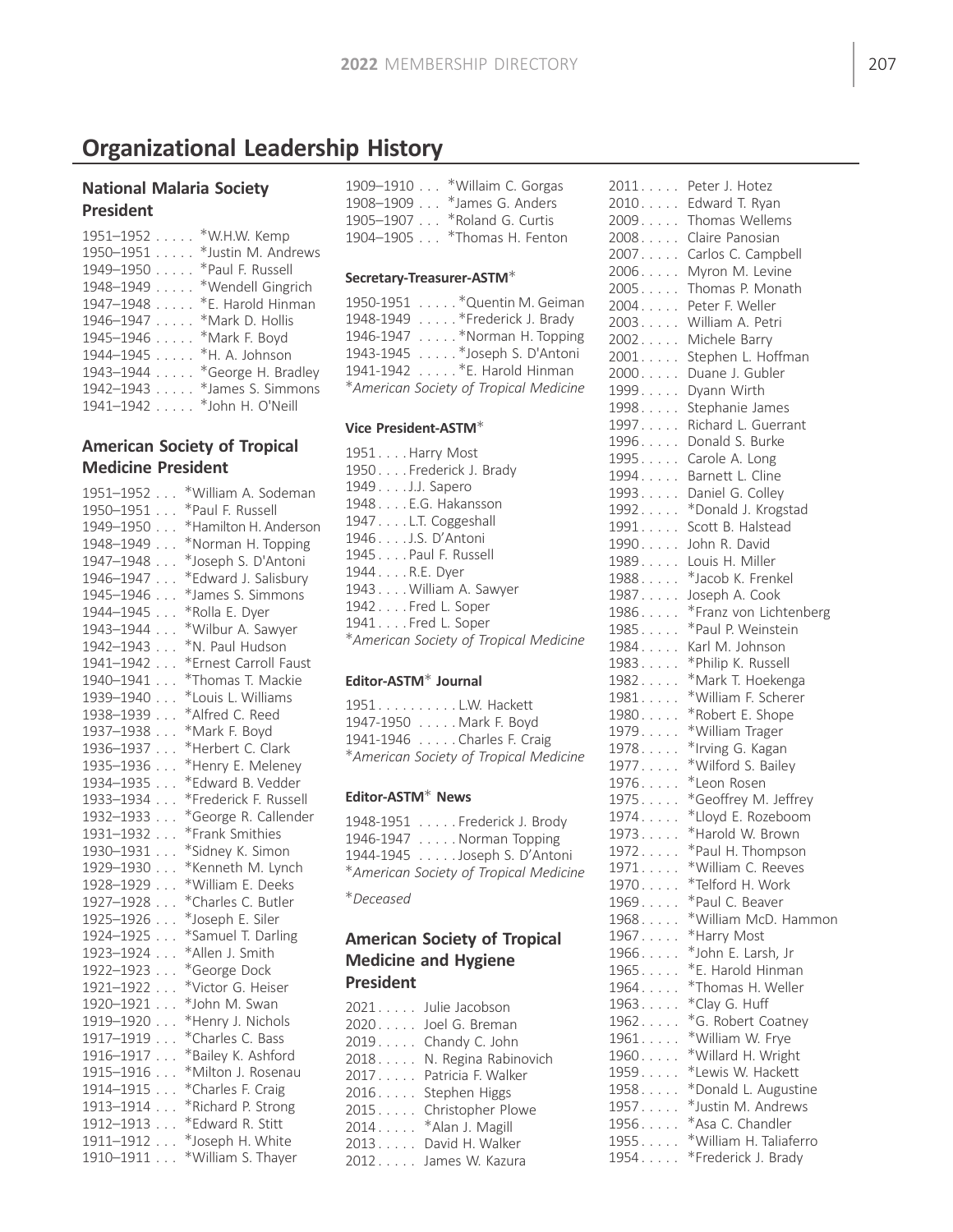# Organizational Leadership History (cont.)

1953 . . . . . \* William A. Sodeman 1952..... \*Martin D. Young

# Past and Present Executive Committee Members

#### Secreary-Treasurer-ASTMH

|           | 2021- Kent Kester              |  |
|-----------|--------------------------------|--|
| 2012-2021 | David R. Hill                  |  |
| 2009-2011 | Jonathan Berman                |  |
| 2003-2008 | *George Hillyer                |  |
| 1992-2002 | . Peter Weller                 |  |
| 1990-1991 | Jonathan I. Ravdin             |  |
| 1988-1989 | $\ldots$ *William A.           |  |
|           | Sodeman, Jr.                   |  |
| 1981-1987 | John E. Scanlon                |  |
| 1976-1980 | Mark T. Hoekenga               |  |
| 1971-1975 | *George R. Healy               |  |
| 1968-1970 | Marion M. Brooke               |  |
| 1962-1967 | *Geoffrey M. Jeffery           |  |
|           | 1961. * Don E. Eyles           |  |
| 1957-1960 | . Rolla B. Hill                |  |
|           | 1953-1956 * John E. Larsh, Jr. |  |
|           | 1952. * Quentin M. Geiman      |  |

#### Vice Presidents-ASTMH

1977 . . . . Allen W. Cheever 1976 . . . . Franz von Lichtenberg 1975 . . . . Marietta Voge 1974 . . . . Leon Rosen 1973 . . . . Elvio H. Sadun 1972 . . . . Marion M. Brooke 1971 . . . . Geoffrey M. Jeffery 1970...Leon Jacobs 1969 . . . . Roy W. Chamberlain 1968 . . . . Wilbur G. Downs 1967 . . . . J. C. Swartzwelder 1966 . . . . J. Allen Scott 1965 . . . . William Trager 1964 . . . . John E. Larsh, Jr. 1963 . . . . E. Harold Hinman 1962 . . . . Marshall Hertig 1961 . . . . Clay G. Huff 1960 . . . . G. Robert Coatney 1959 . . . . Oliver R. McCoy 1958 . . . . Paul C. Beaver 1957 . . . . G. Robert Coatney 1956 . . . . Willard R. Wright 1955 . . . . Donald B. McMullen 1954 . . . . Lloyd E. Rozeboom 1953 . . . . Lowell T Coggeshall 1952 . . . . H.W. Van Hovenberg

# Scientific Program

| 2021- Christine Petersen       |
|--------------------------------|
| 2015-2020 Daniel G. Bausch     |
| 2009-2014 Christopher King     |
| 2002-2008 Edward T. Ryan       |
| 1993-2001 William A. Petri     |
| 1990-1992 Thomas P. Monath     |
| 1984-1989 * Donald J. Krogstad |
| 1981-1983 Gordon Wallace       |
| 1978-1980 *McWilson Warren     |

#### AJTMH Editor-in-Chief

| 2014- Philip Rosenthal      |
|-----------------------------|
| 2013. James W. Kazura       |
| 2011-2012 Joseph M. Vinetz  |
| 1998-2011 James W. Kazura   |
| 1991-1997 * McWilson Warren |
| 1985-1990 W.D. Tigertt      |
| 1972-1984 Paul C. Beaver    |
| 1967-1971 Robert Briggs     |
| Watson                      |
| 1960-1966 Paul C. Beaver    |
| 1958-1959 Martin Frobisher  |
| 1952-1957 L.W. Hackett      |

#### Editor-ASTMH News

| 2006-2010 * William Collins  |
|------------------------------|
| *Geoffrey Jeffery            |
| 2005Michael R.               |
| Hollingdale                  |
| 2000-2004 Kathryn S. Aultman |
| 1987-1999 Karl A. Western    |
| 1967-1986 Colvin Gibson      |
| 1961-1966 William B. DeWitt  |
| 1956-1960 Louis J. Olivier   |
| 1952-1955 Leon Jacobs        |
| * Deceased                   |

#### Editor-Website–ASTMH

2009-2011 . . . . . Jonathan Mayer 1999-2008 . . . . . \* John Woodall Deceased

#### Board Advisor-ASTMH

2019-2021 . . . . . Patricia F. Walker 2006-2014 . . . . . Peter F. Weller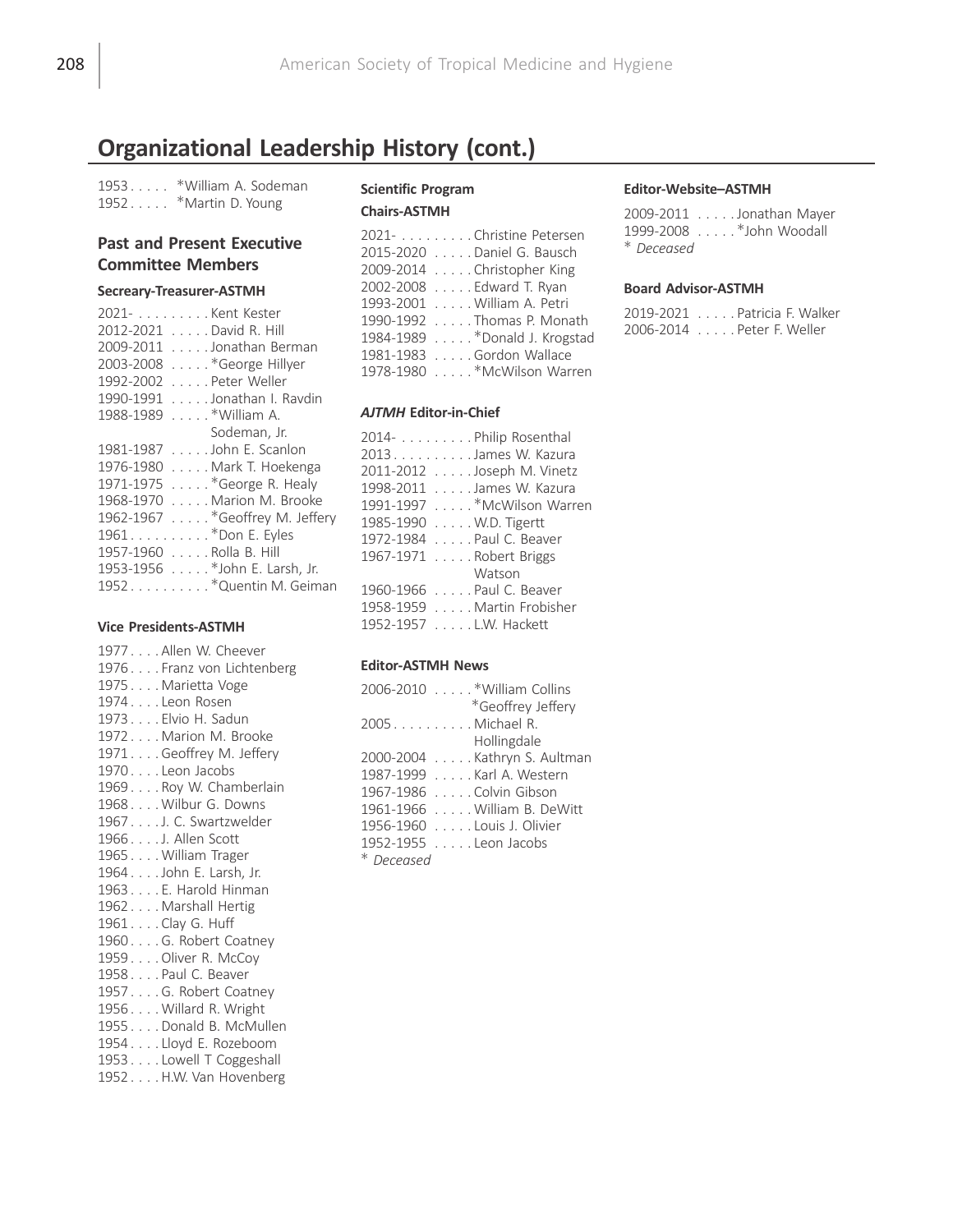# BOARD OF DIRECTORS, 1952–2022

# Board of Directors

- 2022 A. Ko M. Laufer D. LaBeaud J. Stiles K. Taylor B. Tripathi A. Ruiz J. Daily K. Fairfax B. Ondigo 2021
- D. Hamer J. Sattabongkot Prachumsri A. Ko M. Laufer D. LaBeaud J. Stiles K. Taylor H. Ehrlich M. Nyunt A. Ruiz

#### 2020

A. Djimde D. Hamer J. Sattabongkot Prachumsri A. Uehara A. Ko M. Laufer D. LaBeaud J. Stiles K. Taylor H. Ehrlich

### 2019

N. Achee D. Fidock K. Allen A. Djimde J. Jacobson D. Hamer J. Sattabongkot Prachumsri A. Uehara A. Ko M. Laufer

### Councilors 2018

- L. Kramer A. Powers N. Achee
- D. Fidock
- A. Djimde

J. Jacobson D. Hamer J. Settabongkot Prachumsri

# 2017

S. Aksoy L. Slutsker L. Kramer A. Powers N. Achee D. Fidock A. Djimde J. Jacobson

# 2016

E. Harris R. Fairhurst S. Aksoy L. Slutsker L. Kramer A. Powers N. Achee D. Fidock

# 2015

K. Kester S. Volkman E. Harris P. Walker S. Aksoy L. Slutsker L. Kramer A. Powers

### 2014

K. Stuart V. McGovern D. Bausch S. Volkman E. Harris P. Walker S. Aksoy L. Slutsker

### 2013

P. Zimmerman L. Ivers K. Stuart V. McGovern D. Bausch S. Volkman E. Harris P. Walker 2012

# S. Higgs

R. Steketee A. LaBeaud

- P. Zimmerman
- K. Stuart V. McGovern D. Bausch S. Volkman
- 2011

J. Breman J. Hughes S. Higgs R. Steketee D. Hill P. Zimmerman K. Stuart V. McGovern

#### 2010

F. Richards M. Wilson J. Breman J. Hughes S. Higgs R. Steketee D. Hill P. Zimmerman

## 2009

R. Rabinovich S. Weaver F. Richards M. Wilson J. Breman J. Hughes S. Higgs R. Steketee

### 2008

- J. Donelson C. Sibley R. Rabinovich S. Weaver F. Richards M. Wilson J. Breman
- J. Hughes

#### 2007

G. Weil A. C. White J. Donelson C. Sibley R. Rabinovich S. Weaver F. Richards M. Wilson

# 2006

A. Magill C.Panosian

G. Weil A.C. White J. Donelson C. Sibley R. Rabinovich S. Weaver

#### 2005

A. James M. Wilson A. Magill C. Panosian G. Weil A.C. White J. Donelson C.Sibley

#### 2004

L. Laughlin J. Maguire A. James M. Wilson A. Magill C. Panosian G. Weil A.C. White

### 2003

P. Hotez A.A. James L. Laughlin A. Magill J. Maguire C. Panosian C. Plowe M. L. Wilson

### 2002

O. Freedman P. Hotez A.A. James D.C. Kaslow L. Laughlin J. Maguire C. Plowe M.L. Wilson

# 2001

O. Freedman P. Hotez D. C. Kaslow L. Laughlin J. Maguire C. Plowe R.E. Shope T.E. Taylor

# 2000

D.O. Freedman M. Gottlieb B.L. Herwaldt P. Hotez C. Kaslow C. Plowe R.E. Shope T.E. Taylor

# 1999

B.L. Doughty D.O. Freedman M. Gottlieb B.L. Herwaldt D.C. Kaslow J.M. Ribeiro R.E. Shope T.E. Taylor

# 1998

D.J. Gubler J.C. Beier B.L. Doughty J.M. Ribeiro M. Gottlieb B.L. Herwaldt R.E. Shope T.E. Taylor

### 1997

D. McMahon-Pratt B.M. Christensen D.J. Gubler J.C. Beier B.L. Doughty J.M. Ribeiro M. Gottlieb B.L. Herwaldt

### 1996

E. Cupp M.E. Wilson D. McMahon-Pratt B.M. Christensen D.J. Gubler J.C. Beier B.L. Doughty J.M. Ribeiro

### 1995

M. Barry H. Spencer E. Cupp M.E. Wilson D. McMahon-Pratt B.M. Christensen D.J. Gubler J.C. Beier

In 2018, the ASTMH Council voted to change its name to the Board of Directors.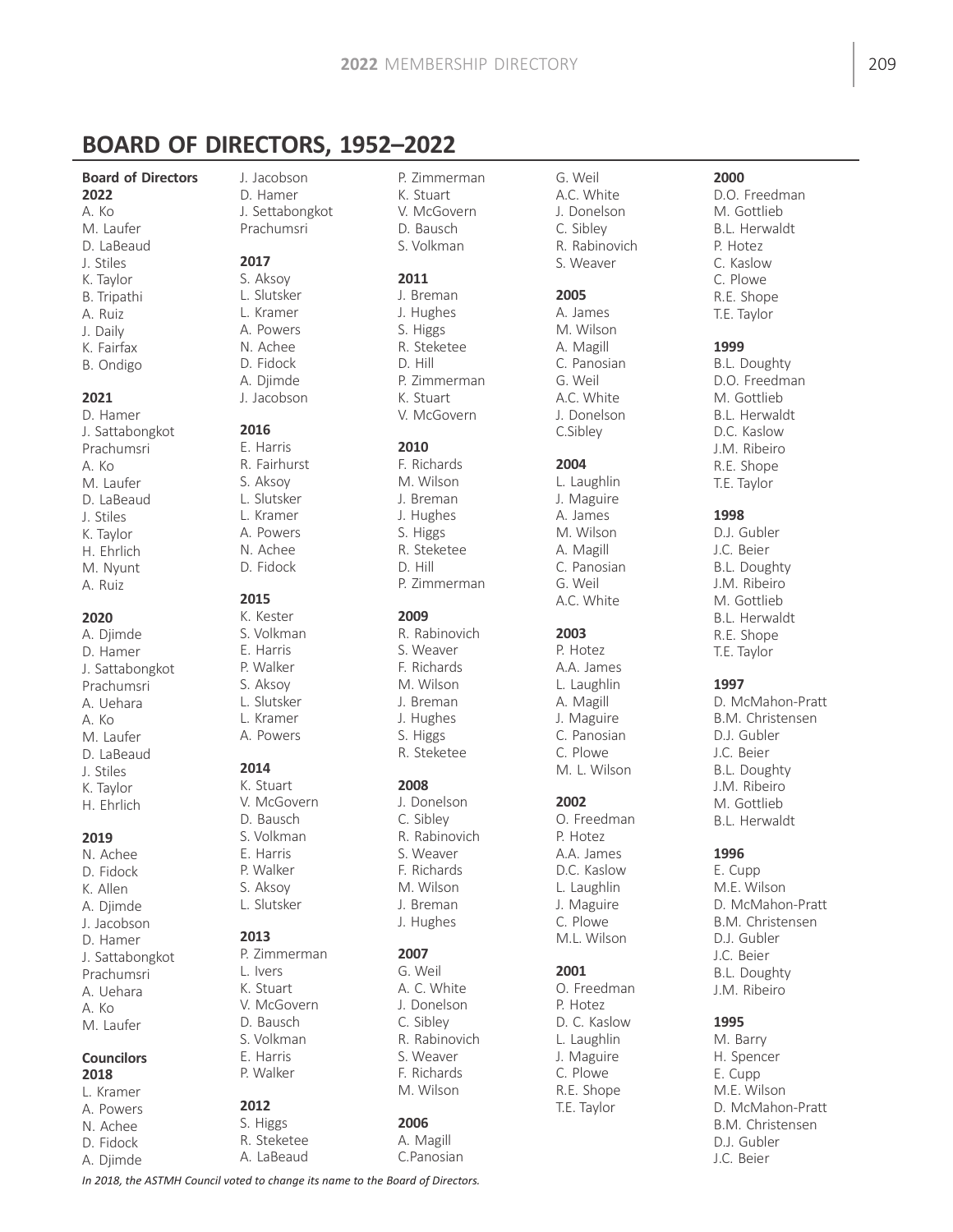# BOARD OF DIRECTORS, 1952–2022 (cont.)

#### 1994

C. Campbell E. Jong M. Barry H. Spencer E. Cupp M.E. Wilson D. McMahon-Pratt B.M. Christensen

#### 1993

S. Hoffman R. Rico-Hesse C. Campbell E. Jong M. Barry H. Spencer E. Cupp M.E. Wilson

#### 1992

D. Despommier S. James S. Hoffman R. Rico-Hesse C. Campbell E. Jong M. Barry H. Spencer

#### 1991

R. Nussenzweig J. Williams D. Despommier S. James D. Krogstad R. Rico-Hesse C. Campbell E. Jong

#### 1990

G. Higashi D. Wirth R. Nussenzweig J. Williams D. Despommier S. James D. Krogstad R. Rico-Hesse

#### 1989

T. Frothingham E. Ottesen G. Higashi D. Wirth R. Nussenzweig J. Williams D. Despommier S. James

T. Frothingham E. Ottesen G. Higashi D. Wirth R. Nussenzweig J. Williams

# 1987

1988 D. Burke R. Tesh

R. Damian M. Schultz D. Burke R. Tesh T. Frothingham E. Ottesen G. Higashi D. Wirth

#### 1986

1985

G. Hillyer W. Sodeman, Jr. R. Damian M. Schultz D. Burke R. Tesh T. Frothingham E. Ottesen

J. Cook D. Wyler G. Hillyer W. Sodeman, Jr. R. Damian M. Schultz D. Burke R. Tesh

#### 1984

J. Frenkel D. Heyneman J. Cook D. Wyler G. Hillyer W. Sodeman, Jr. R. Damian M. Schultz

#### 1983 C. Diggs

T. Monath J. Frenkel D. Heyneman J. Cook D. Wyler G. Hillyer W. Sodeman, Jr. 1982 D. Colley G. Craig, Jr. C. Diggs T. Monath

J. Frenkel D. Heyneman J. Cook D. Wyler

#### 1981

B. Cline A. Senft D. Colley G. Craig, Jr. C. Diggs T. Monath J. Frenkel D. Heyneman

#### 1980

P. Galindo G. Wallace B. Cline A. Senft D. Colley G. Craig, Jr. C. Diggs T. Monath

### 1979

E. Barrett-Connor M. Wolfe P. Galindo G. Wallace B. Cline R. Shope D. Colley G. Craig, Jr.

#### 1978

T. Orihel P. Russell E. Barrett-Connor M. Wolfe P. Galindo G. Wallace B. Cline R. Shope

# 1977

L. Ash E. Chernin T. Orithel P. Russell E. Barrett-Connor M. Wolfe P. Galindo G. Wallace

# 1976

H. Hoogstraal K. Warren L. Ash E. Chemin T. Orihel P. Russell E. Barrett-Connor M. Wolfe

#### 1975

R. Kuntz L. Olivier H. Hoogstraal K. Warren L. Ash E. Chernin T. Orihel P. Russell

# 1974

R. Shope P. Weinstein R. Kuntz L. Olivier H. Hoogstraal K. Warren L. Ash E. Chemin

### 1973

A. Cheever K. Johnson R. Shope P. Weinstein R. Kuntz L. Olivier H. Hoogstraal K. Warren

#### 1972

A. Foster L. Rosen A. Cheever K. Johnson R. Shope P. Weinstein L. Olivier R. Kuntz

### 1971

Q. Geiman M. Voge A. Foster L. Rosen A. Cheever K. Johnson R. Shope P. Weinstein

1970 J. Steele R. Jung Q. Geiman M. Voge A. Foster L. Rosen A. Cheever K. Johnson

#### 1969

G. Otto L. Schmidt J. Steele R. Jung Q. Geiman P. Thompson A. Foster L. Rosen

# 1968

L. Jacobs D. Davis G. Otto L. Schmidt J. Steele R. Jung Q. Geiman T. Work

### 1967

E. Chernin R. Lewert L. Jacobs M. Brooke G. Otto D. McMullen J. Steele R. Jung

### 1966

W. Downs J. Oliver-González W. McD. Hammon J. Schwartzwelder M. Brooke L. Jacobs D. McMullen G. Otto

### 1965

C. Johnson L. Stauber W. Downs J. Oliver-Gonzalez W. McD. Hammon J. Schwartzwelder M. Brooke L. Jacobs

In 2018, the ASTMH Council voted to change its name to the Board of Directors.